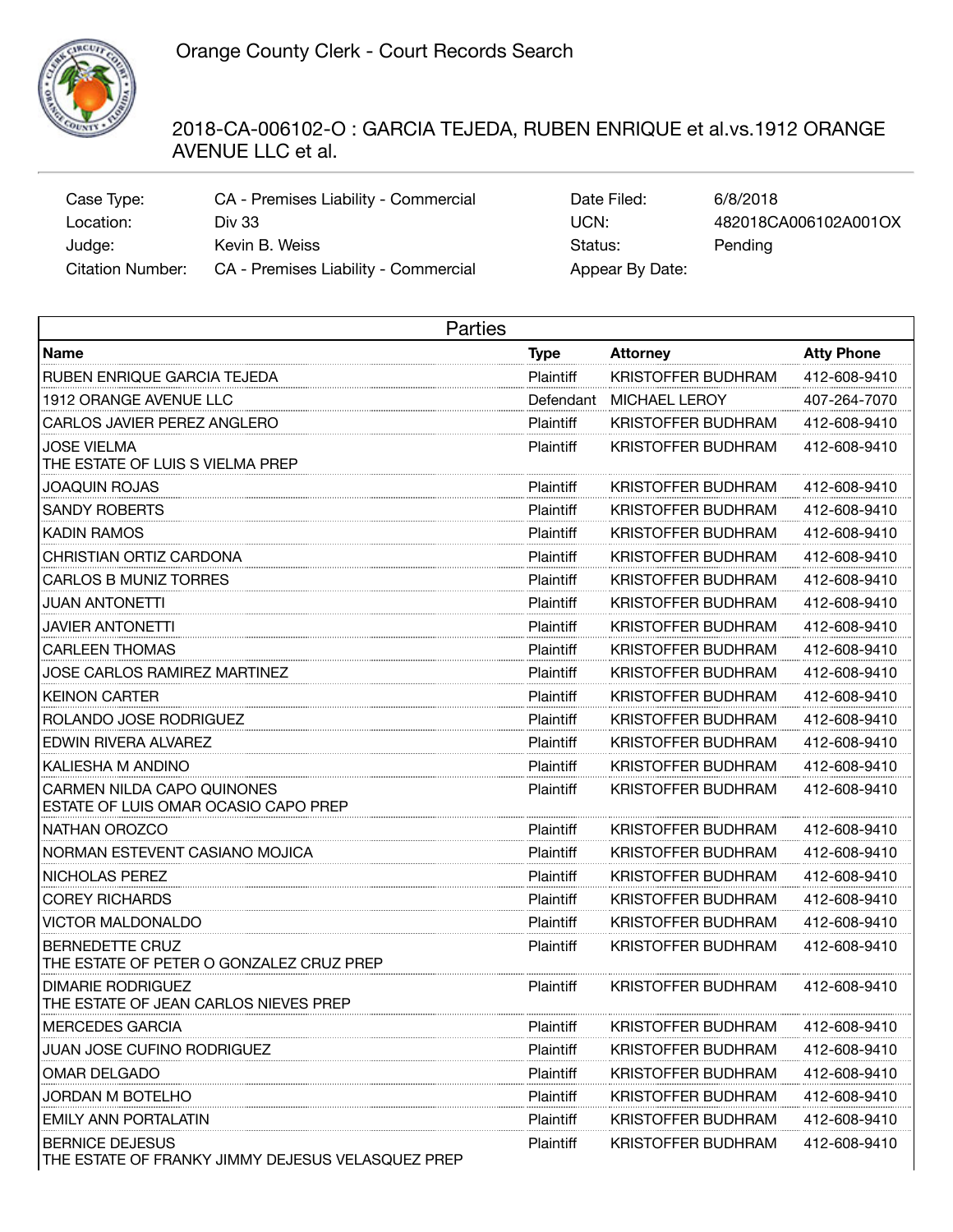| <b>ISMAIL MORALES</b><br>THE ESTATE OF ANGEL CANDELARIO PADRO PREP         | <b>Plaintiff</b> | KRISTOFFER BUDHRAM        | 412-608-9410 |
|----------------------------------------------------------------------------|------------------|---------------------------|--------------|
| LEONEL MELENDEZ                                                            | Plaintiff        | KRISTOFFER BUDHRAM        | 412-608-9410 |
| MERCEDES A MCQUERY                                                         | Plaintiff        | KRISTOFFER BUDHRAM        | 412-608-9410 |
| RONISE ROSE CELESTIN                                                       | Plaintiff        | KRISTOFFER BUDHRAM        | 412-608-9410 |
| OLGA M DISLA MENCIA<br>THE ESTATE OF ANTHONY LAUEANO DISLA PREP            | Plaintiff        | KRISTOFFER BUDHRAM        | 412-608-9410 |
| JOSE ELMER PACHECO ANDRADE                                                 | Plaintiff        | KRISTOFFER BUDHRAM        | 412-608-9410 |
| DIGNA ROSA FERNANDEZ<br>THE ESTATE OF SIMON ADRIAN CARRILLO FERNANDEZ PREP | Plaintiff        | KRISTOFFER BUDHRAM        | 412-608-9410 |
| ROBERT TEXIDOR CARRASQUILLO                                                | Plaintiff        | KRISTOFFER BUDHRAM        | 412-608-9410 |
| <b>MARELY MENENDEZ</b><br>THE ESTATE OF GILBERTO R SILVA MENENDEZ PREP     | Plaintiff        | <b>KRISTOFFER BUDHRAM</b> | 412-608-9410 |
| 71495 RBP LLC                                                              | Defendant        |                           |              |
| PACINOS INC                                                                | Defendant        |                           |              |
| PULSE OF ORLANDO INC                                                       | Defendant        |                           |              |
| <b>BARBARA POMA</b>                                                        |                  | Defendant KURT SPENGLER   | 407-843-3939 |
| ROSARIO POMA                                                               |                  | Defendant KURT SPENGLER   | 407-843-3939 |
| 1299 SIA LLC                                                               | Defendant        |                           |              |
| RODNEY SUMTER                                                              | Plaintiff        |                           |              |
| CHRISTOPHER LITTLESTAR                                                     | Plaintiff        |                           |              |
| ARACELIS MARIA JIMENEZ                                                     | Plaintiff        |                           |              |
| THE ESTATE OF GERARDO ANTONIO ORTIZ JIMENEZ                                | Plaintiff        |                           |              |
| <b>MIGEUL VEGA</b>                                                         | Plaintiff        |                           |              |
| <b>CARLOS SANFELIZ</b>                                                     | Plaintiff        |                           |              |
| <b>MARIA SANFELIZ</b>                                                      | Plaintiff        |                           |              |
| THE ESTATE OF CHRISTOPHER SANFELIZ                                         | Plaintiff        |                           |              |
| <b>MARISSA DELGADO</b>                                                     | Plaintiff        |                           |              |
| <b>DIANA MONTES</b>                                                        | Plaintiff        |                           |              |
| THE ESTATE OF RODOLFO AYALA                                                | Plaintiff        |                           |              |
| MICHAEL GONZALEZ                                                           | Plaintiff        |                           |              |
| <b>CHRISTINE LEINONEN</b>                                                  | Plaintiff        |                           |              |
| THE ESTATE OF CHRISTOPHER LEINONEN                                         | Plaintiff        |                           |              |
| <b>NELSON RODRIGUEZ</b>                                                    | Plaintiff        |                           |              |
| JAMMY VALENTIN FERNANDEZ                                                   | Plaintiff        |                           |              |
| THE ESTATE OF LEROY VALENTIN FERNANDEZ                                     | Plaintiff        |                           |              |
| <b>YAZMIN REYES</b>                                                        | Plaintiff        |                           |              |
| THE ESTATE OF JAVIER J REYES                                               | Plaintiff        |                           |              |
| JUAN GUERRERO                                                              | Plaintiff        |                           |              |
| THE ESTATE OF JUAN RAMON GUERRERO JR                                       | Plaintiff        |                           |              |
| JACKSON J JOSAPHAT                                                         | Plaintiff        |                           |              |
| THE ESTATE OF JASON B JOSAPHAT                                             | Plaintiff        |                           |              |
| <b>MAVELYN MERCED</b>                                                      | Plaintiff        |                           |              |
| <b>NEREIDA RIBOT</b>                                                       | Plaintiff        |                           |              |
| <b>DONALD BROWN</b>                                                        | Plaintiff        |                           |              |
| THE ESTATE OF ANTONIO BROWN                                                | Plaintiff        |                           |              |
| <b>GUS BENITEZ ESQ</b>                                                     | Defendant        |                           |              |
| DEMETRICE NAULINGS                                                         | Plaintiff        |                           |              |
| CARLOS CHAVECO                                                             | Plaintiff        |                           |              |
| <b>JACQUELINE ECHEVERRIA</b>                                               | Plaintiff        |                           |              |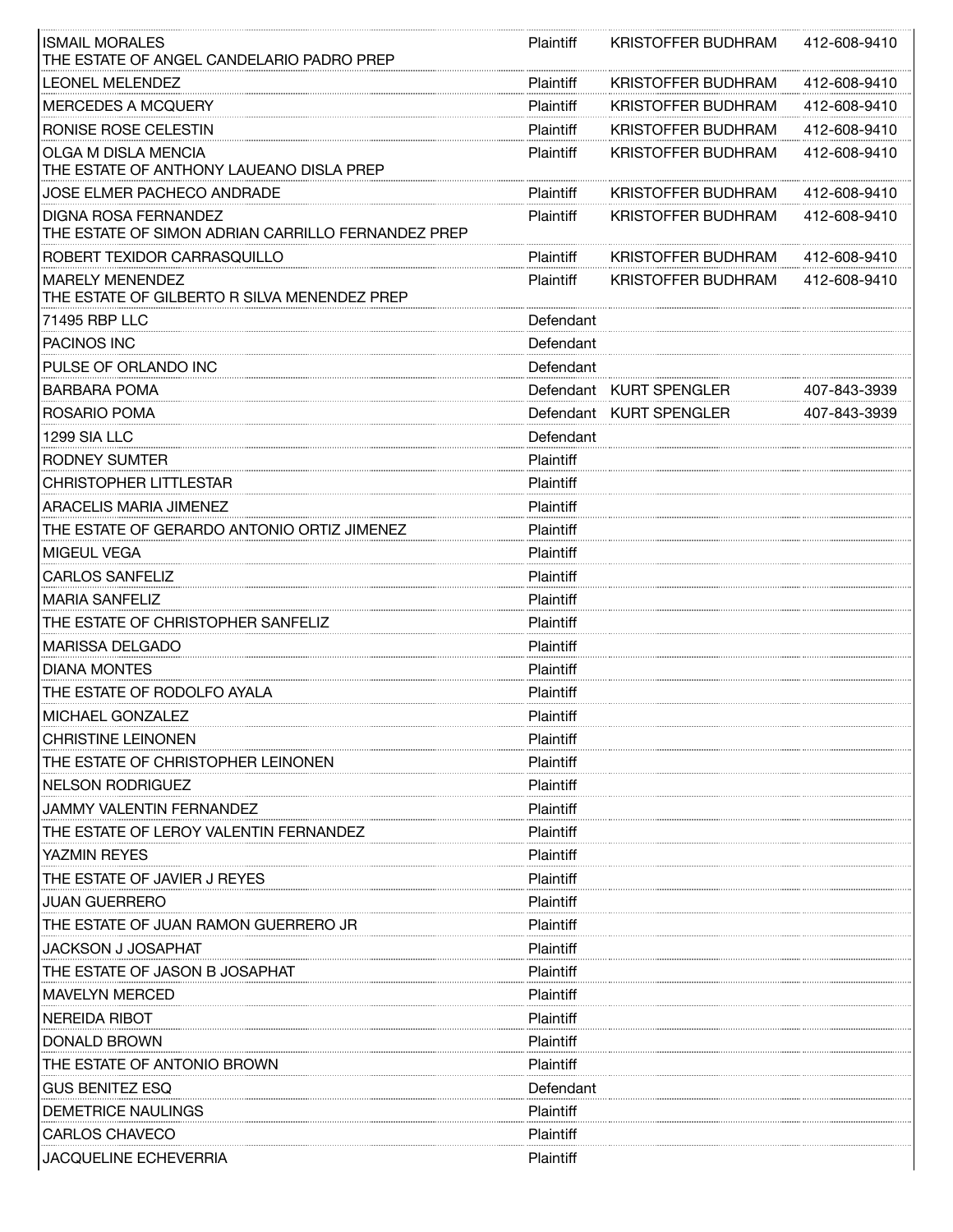| ROSA MARIE FEBO         | Plaintiff |
|-------------------------|-----------|
| <b>ITZA ORTIZ</b>       | Plaintiff |
| FRANCHESSKA MERCADO     | Plaintiff |
| MAGDA RIVERA            | Plaintiff |
| <b>MANUEL RODRIGUEZ</b> | Plaintiff |
| DEMETRIUS POLANCO       | Plaintiff |
| <b>SFPH NFGRON</b>      | Plaintiff |
| 'Y I INDSFY             | Plaintiff |
| CARLOS SANTO DOMINGO    | Plaintiff |
|                         |           |

 $\mathbf{I}$ 

| <b>Details</b><br>harne.<br>יוסו וט |               |      |        |                    |          |
|-------------------------------------|---------------|------|--------|--------------------|----------|
| <b>Offense Date</b>                 | <b>Charge</b> | Plea | Arrest | <b>Disposition</b> | Sentence |

| <b>Docket Events</b> |                                                                                                                                              |       |  |
|----------------------|----------------------------------------------------------------------------------------------------------------------------------------------|-------|--|
| <b>Date</b>          | <b>Description</b>                                                                                                                           | Pages |  |
| 7/25/2019            | <b>Motion for Sanctions</b>                                                                                                                  | 55    |  |
|                      | 7/14/2019 Motion to Dismiss                                                                                                                  | 3     |  |
|                      | Comments: OR, IN THE ALTERNATIVE MOTION TO QUASH SERVICE OF PROCESS - Defendant GUS BENITEZ                                                  |       |  |
| 7/2/2019             | <b>Affidavit of Service</b>                                                                                                                  |       |  |
|                      | Comments: as to Gus Benitez                                                                                                                  |       |  |
|                      | 6/28/2019 Motion to Stay                                                                                                                     | 6     |  |
|                      | Comments: DISCOVERY PENDING CASE MANAGEMENT ORDER, OR IN THE ALTERNATIVE, TO ENTER A<br>PROTECTIVE ORDER, AND INCORPORATED MEMORANDUM OF LAW |       |  |
|                      | 6/27/2019 Order Approving Stipulation                                                                                                        | 3     |  |
|                      | <b>Comments: of Counsel</b>                                                                                                                  |       |  |
|                      | 6/20/2019 Stipulation                                                                                                                        | 6     |  |
|                      | Comments: for order substituting counsel                                                                                                     |       |  |
|                      | 6/20/2019 Notice of Designation of Email Address                                                                                             |       |  |
|                      | 5/31/2019 Summons Issued Electronically as to                                                                                                | 2     |  |
|                      |                                                                                                                                              |       |  |
|                      | Comments: E Mail Attorney                                                                                                                    |       |  |
|                      | 5/29/2019 Request to Produce                                                                                                                 | 5     |  |
|                      | 5/29/2019 Request to Produce                                                                                                                 | 5     |  |
|                      | 5/29/2019 Request to Produce                                                                                                                 | 5     |  |
|                      | 5/29/2019 Request to Produce                                                                                                                 | 5     |  |
|                      | 5/29/2019 Request to Produce                                                                                                                 | 5     |  |
|                      | 5/29/2019 Request to Produce                                                                                                                 | 5     |  |
|                      | 5/29/2019 Request to Produce                                                                                                                 | 5     |  |
|                      | 5/29/2019 Request to Produce                                                                                                                 | 5     |  |
|                      | 5/29/2019 Request to Produce                                                                                                                 | 5     |  |
|                      | 5/29/2019 Request to Produce                                                                                                                 | 5     |  |
|                      | 5/29/2019 Request to Produce                                                                                                                 | 5     |  |
|                      | 5/29/2019 Request to Produce                                                                                                                 | 5     |  |
|                      | 5/29/2019 Request to Produce                                                                                                                 | 5     |  |
|                      | 5/29/2019 Request to Produce                                                                                                                 | 5     |  |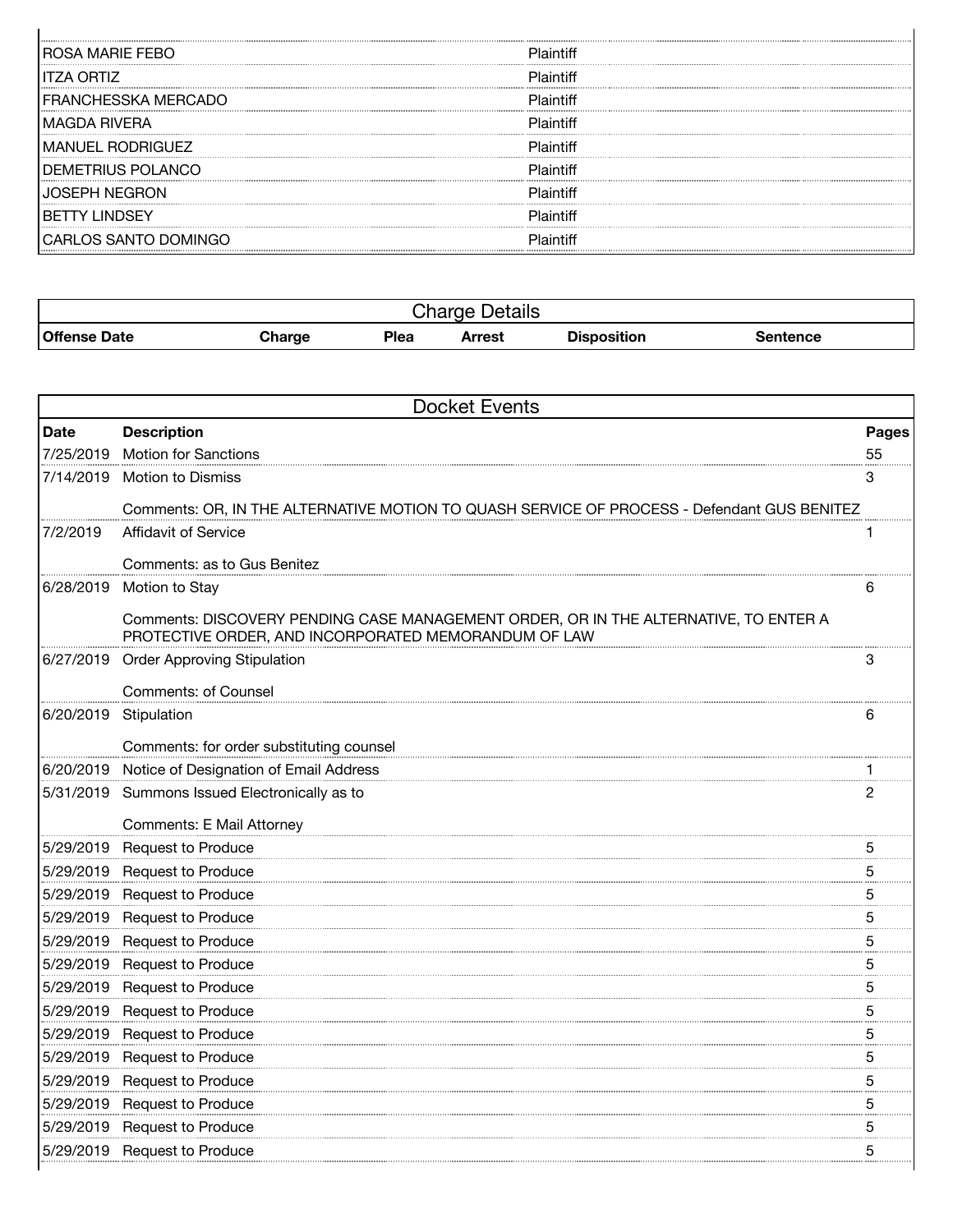|           | 5/29/2019 Request to Produce                   | 5  |
|-----------|------------------------------------------------|----|
|           | 5/29/2019 Request to Produce                   | 5  |
|           | 5/29/2019 Request to Produce                   | 5  |
|           | 5/29/2019 Request to Produce                   | 5  |
|           | 5/29/2019 Request to Produce                   | 5  |
|           | 5/29/2019 Request to Produce                   | 5  |
|           | 5/29/2019 Request to Produce                   | 5  |
|           | 5/29/2019 Request to Produce                   | 5  |
|           | 5/29/2019 Request to Produce                   | 5  |
|           | 5/29/2019 Request to Produce                   | 5  |
|           | 5/29/2019 Request to Produce                   | 5  |
|           | 5/29/2019 Request to Produce                   | 5  |
|           | 5/29/2019 Request to Produce                   | 5  |
|           | 5/29/2019 Request to Produce                   | 5  |
|           | 5/29/2019 Request to Produce                   | 5  |
|           | 5/29/2019 Request to Produce                   | 5  |
|           | 5/29/2019 Request to Produce                   | 5  |
|           | 5/29/2019 Request to Produce                   | 5  |
|           | 5/29/2019 Request to Produce                   | 5  |
|           | 5/29/2019 Request to Produce                   | 5  |
|           | 5/29/2019 Request to Produce                   | 5  |
|           | 5/29/2019 Request to Produce                   | 5  |
|           | 5/29/2019 Request to Produce                   | 5  |
|           | 5/29/2019 Request to Produce                   | 5  |
|           | 5/29/2019 Request to Produce                   | 5  |
|           | 5/29/2019 Request to Produce                   | 5  |
|           | 5/29/2019 Request to Produce                   | 5  |
|           | 5/29/2019 Request to Produce                   | 5  |
|           | 5/29/2019 Request to Produce                   | 5  |
|           | 5/29/2019 Request to Produce                   | 5  |
|           | 5/29/2019 Request to Produce                   | 5  |
| 5/29/2019 | <b>Request to Produce</b>                      | 5  |
|           | 5/29/2019 Notice of Service of Interrogatories | 15 |
|           | 5/29/2019 Notice of Service of Interrogatories | 15 |
|           | 5/29/2019 Notice of Service of Interrogatories | 15 |
| 5/29/2019 | Notice of Service of Interrogatories           | 15 |
|           | 5/29/2019 Notice of Service of Interrogatories | 15 |
|           |                                                | 15 |
|           | 5/29/2019 Notice of Service of Interrogatories |    |
|           | 5/29/2019 Notice of Service of Interrogatories | 15 |
| 5/29/2019 | Notice of Service of Interrogatories           | 13 |
|           | 5/29/2019 Notice of Service of Interrogatories | 15 |
|           | 5/29/2019 Notice of Service of Interrogatories | 15 |
| 5/29/2019 | Notice of Service of Interrogatories           | 13 |
| 5/29/2019 | Notice of Service of Interrogatories           | 15 |
|           | 5/29/2019 Notice of Service of Interrogatories | 13 |
|           | 5/29/2019 Notice of Service of Interrogatories | 15 |
|           | 5/29/2019 Notice of Service of Interrogatories | 15 |
|           | 5/29/2019 Notice of Service of Interrogatories | 13 |
|           | 5/29/2019 Notice of Service of Interrogatories | 15 |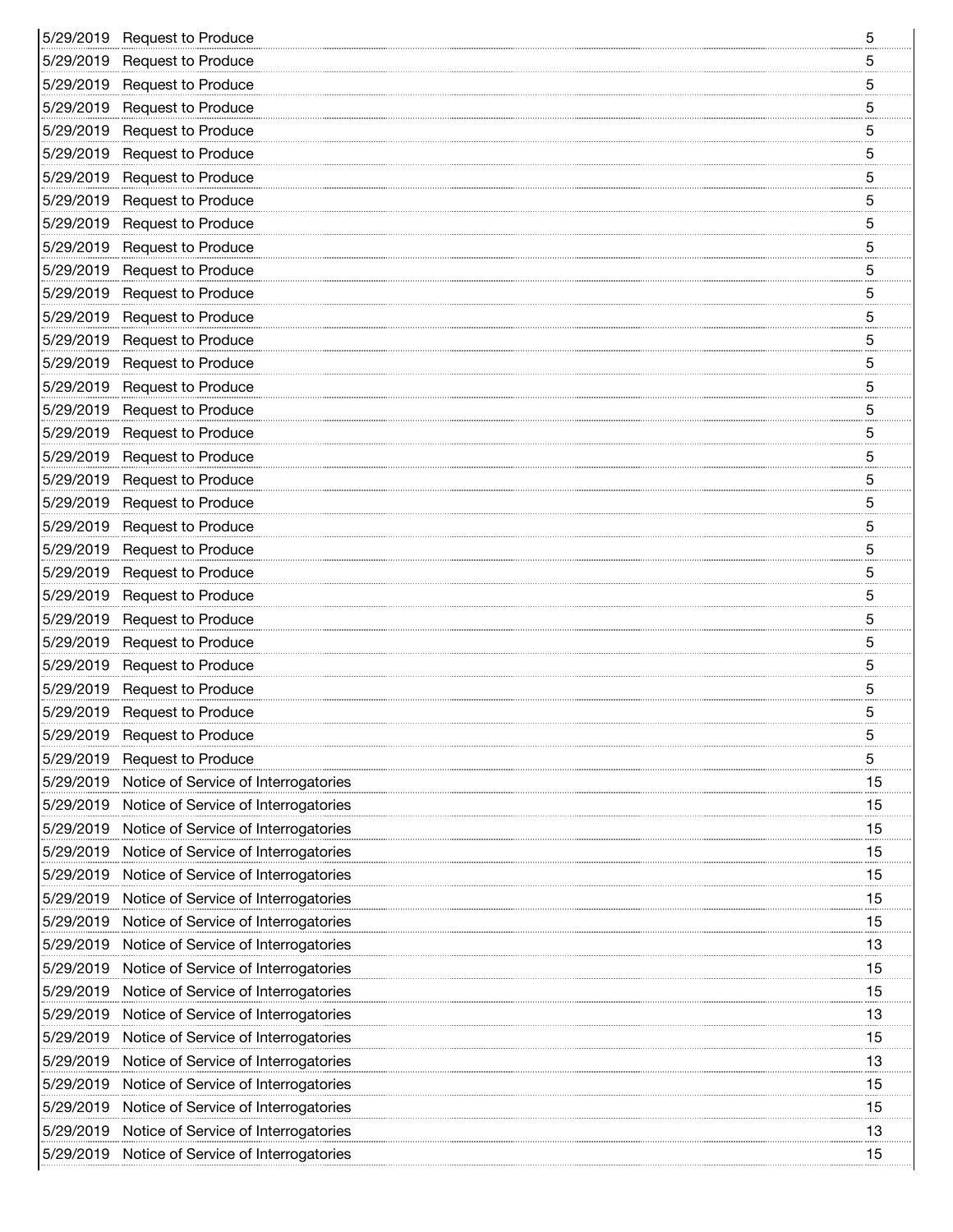| 5/29/2019 Notice of Service of Interrogatories | 15 |
|------------------------------------------------|----|
| 5/29/2019 Notice of Service of Interrogatories | 13 |
| 5/29/2019 Notice of Service of Interrogatories | 15 |
| 5/29/2019 Notice of Service of Interrogatories | 13 |
| 5/29/2019 Notice of Service of Interrogatories | 13 |
| 5/29/2019 Notice of Service of Interrogatories | 13 |
| 5/29/2019 Notice of Service of Interrogatories | 15 |
| 5/29/2019 Notice of Service of Interrogatories | 13 |
| 5/29/2019 Notice of Service of Interrogatories | 13 |
| 5/29/2019 Notice of Service of Interrogatories | 15 |
| 5/29/2019 Notice of Service of Interrogatories | 15 |
| 5/29/2019 Notice of Service of Interrogatories | 13 |
| 5/29/2019 Notice of Service of Interrogatories | 15 |
| 5/29/2019 Notice of Service of Interrogatories | 15 |
| 5/29/2019 Notice of Service of Interrogatories | 15 |
| 5/29/2019 Notice of Service of Interrogatories | 13 |
| 5/29/2019 Notice of Service of Interrogatories | 13 |
| 5/29/2019 Notice of Service of Interrogatories | 15 |
| 5/29/2019 Notice of Service of Interrogatories | 15 |
| 5/29/2019 Notice of Service of Interrogatories | 15 |
| 5/29/2019 Notice of Service of Interrogatories | 15 |
| 5/29/2019 Request to Produce                   | 5  |
| 5/29/2019 Request to Produce                   | 5  |
| 5/29/2019 Request to Produce                   | 5  |
| 5/29/2019 Request to Produce                   | 5  |
| 5/29/2019 Request to Produce                   | 5  |
| 5/29/2019 Request to Produce                   | 5  |
| 5/29/2019 Request to Produce                   | 5  |
| 5/29/2019 Request to Produce                   | 5  |
| 5/29/2019 Request to Produce                   | 5  |
| 5/29/2019 Request to Produce                   | 5  |
| 5/29/2019 Request to Produce                   | 5  |
| 5/29/2019 Request to Produce                   | 5  |
| 5/29/2019 Request to Produce                   | 5  |
| 5/29/2019 Request to Produce                   | 5  |
| 5/29/2019 Request to Produce                   | 5  |
| 5/29/2019 Request to Produce                   | 5  |
| 5/29/2019 Request to Produce                   | 5  |
| 5/29/2019 Notice of Service of Interrogatories | 15 |
| 5/29/2019 Notice of Service of Interrogatories | 13 |
| 5/29/2019 Notice of Service of Interrogatories | 13 |
| 5/29/2019 Notice of Service of Interrogatories | 15 |
| 5/29/2019 Notice of Service of Interrogatories | 15 |
| 5/29/2019 Notice of Service of Interrogatories | 15 |
| 5/29/2019 Notice of Service of Interrogatories | 15 |
| 5/29/2019 Notice of Service of Interrogatories | 15 |
| 5/29/2019 Notice of Service of Interrogatories | 13 |
| 5/29/2019 Notice of Service of Interrogatories | 15 |
| 5/29/2019 Notice of Service of Interrogatories | 15 |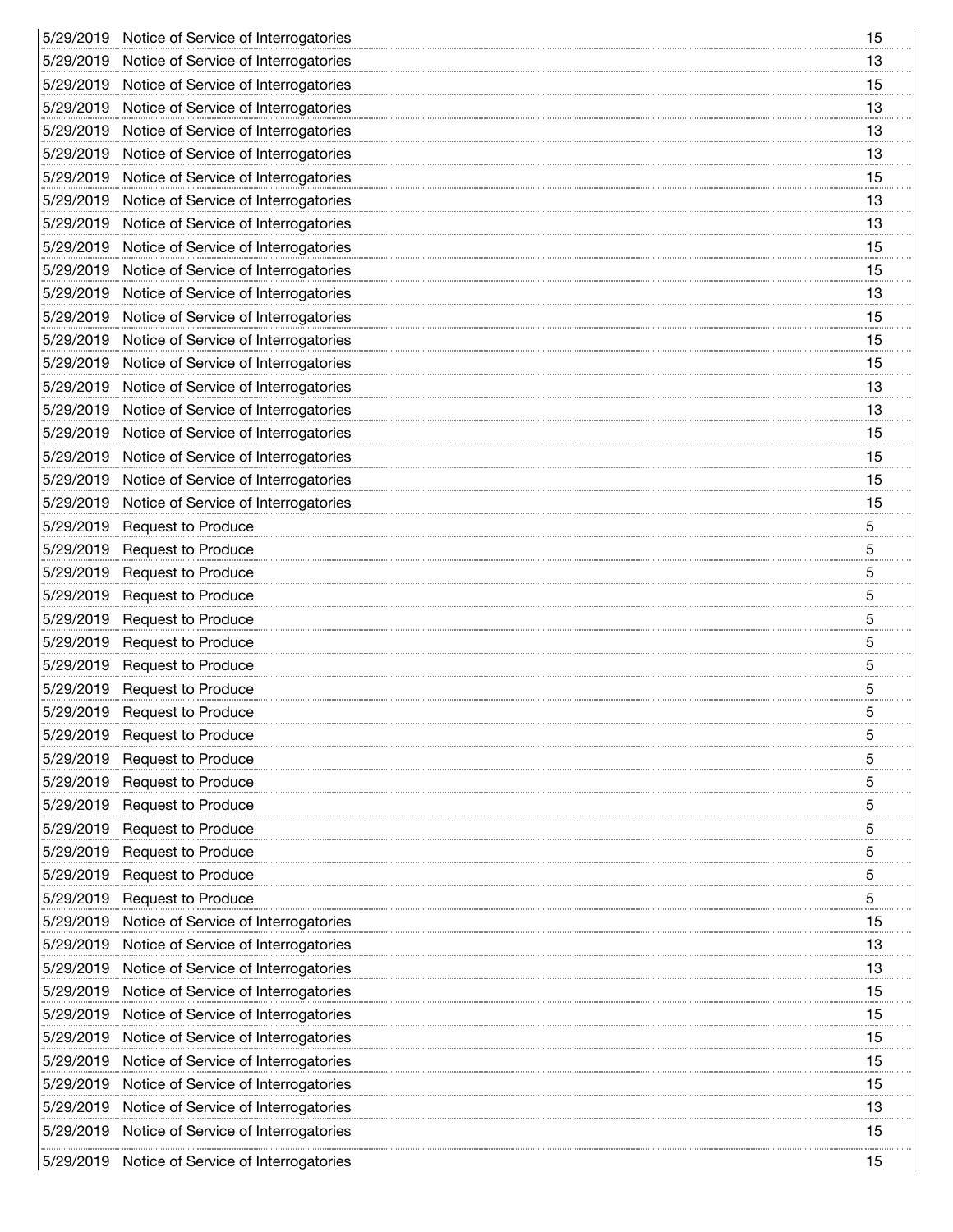|                    | 5/29/2019 Notice of Service of Interrogatories                                                 | 15 |
|--------------------|------------------------------------------------------------------------------------------------|----|
|                    | 5/29/2019 Notice of Service of Interrogatories                                                 | 15 |
|                    | 5/29/2019 Notice of Service of Interrogatories                                                 | 15 |
|                    | 5/29/2019 Notice of Service of Interrogatories                                                 | 15 |
|                    | 5/29/2019 Notice of Service of Interrogatories                                                 | 15 |
|                    | 5/29/2019 Notice of Service of Interrogatories                                                 | 15 |
|                    | 5/29/2019 Notice of Service of Interrogatories                                                 | 15 |
|                    | 5/29/2019 Notice of Service of Interrogatories                                                 | 15 |
|                    | 5/29/2019 Notice of Service of Interrogatories                                                 | 15 |
|                    | 5/29/2019 Notice of Service of Interrogatories                                                 | 15 |
|                    | 5/29/2019 Notice of Service of Interrogatories                                                 | 15 |
|                    | 5/29/2019 Notice of Service of Interrogatories                                                 | 13 |
|                    | 5/29/2019 Notice of Service of Interrogatories                                                 | 15 |
|                    | 5/29/2019 Notice of Service of Interrogatories                                                 | 15 |
| 5/28/2019 Response |                                                                                                | 5  |
|                    |                                                                                                |    |
|                    | Comments: IN OPPOSITION TO DEFENDANTS MOTION TO STRIKE                                         |    |
| 5/28/2019          | Response                                                                                       | 5  |
|                    | Comments: IN OPPOSITION TO DEFENDANTS MOTION TO DISMISS                                        |    |
|                    | 5/13/2019 Petition or Motion to Strike                                                         | 5  |
|                    |                                                                                                |    |
|                    | Comments: or in the altenative motion to dismiss                                               |    |
| 5/13/2019          | <b>Motion to Dismiss</b>                                                                       | 4  |
|                    | Comments: PLAINTIFFS' FIRST AMENDED COMPLAINT                                                  |    |
| 5/10/2019          | Motion to Disqualify or Recuse                                                                 | 19 |
|                    | Comments: DEFENDANTS' ATTORNEY                                                                 |    |
| 5/2/2019           | <b>Amended Complaint</b>                                                                       | 47 |
| 4/16/2019          | <b>Motion to Dismiss</b>                                                                       | 16 |
|                    |                                                                                                |    |
|                    | Comments: BARBARA POMA and ROSARIO POMA,                                                       |    |
| 4/3/2019           |                                                                                                |    |
|                    | Notice of Designation of Email Address                                                         |    |
| 4/3/2019           | Notice Appearance of Counsel                                                                   | З  |
|                    | 10/11/2018 Motion for Enlargement/Extension of Time                                            | 2  |
|                    |                                                                                                |    |
|                    | Comments: to serve a response to the Second Amended Complaint BY ROSARIO POMA and BARBARA POMA |    |
|                    | 10/11/2018 Motion for Enlargement/Extension of Time                                            | 2  |
|                    | <b>Comments: Defendants</b>                                                                    |    |
|                    | 10/3/2018 Affidavit of Service                                                                 | 2  |
|                    | Comments: Pulse of Orlando, Inc.                                                               |    |
|                    | 10/3/2018 Affidavit of Service                                                                 | 2  |
|                    |                                                                                                |    |
|                    | Comments: Pacino's Inc.                                                                        |    |
|                    | 10/3/2018 Affidavit of Service                                                                 | 2  |
|                    | Comments: 1299 SIA, LLC                                                                        |    |
|                    | 10/3/2018 Affidavit of Service                                                                 | 2  |
|                    |                                                                                                |    |
|                    | Comments: 71495 RPB, LLC                                                                       |    |
|                    | 10/2/2018 Summons Returned Served                                                              |    |
|                    | Comments: ROSARIO POMA                                                                         |    |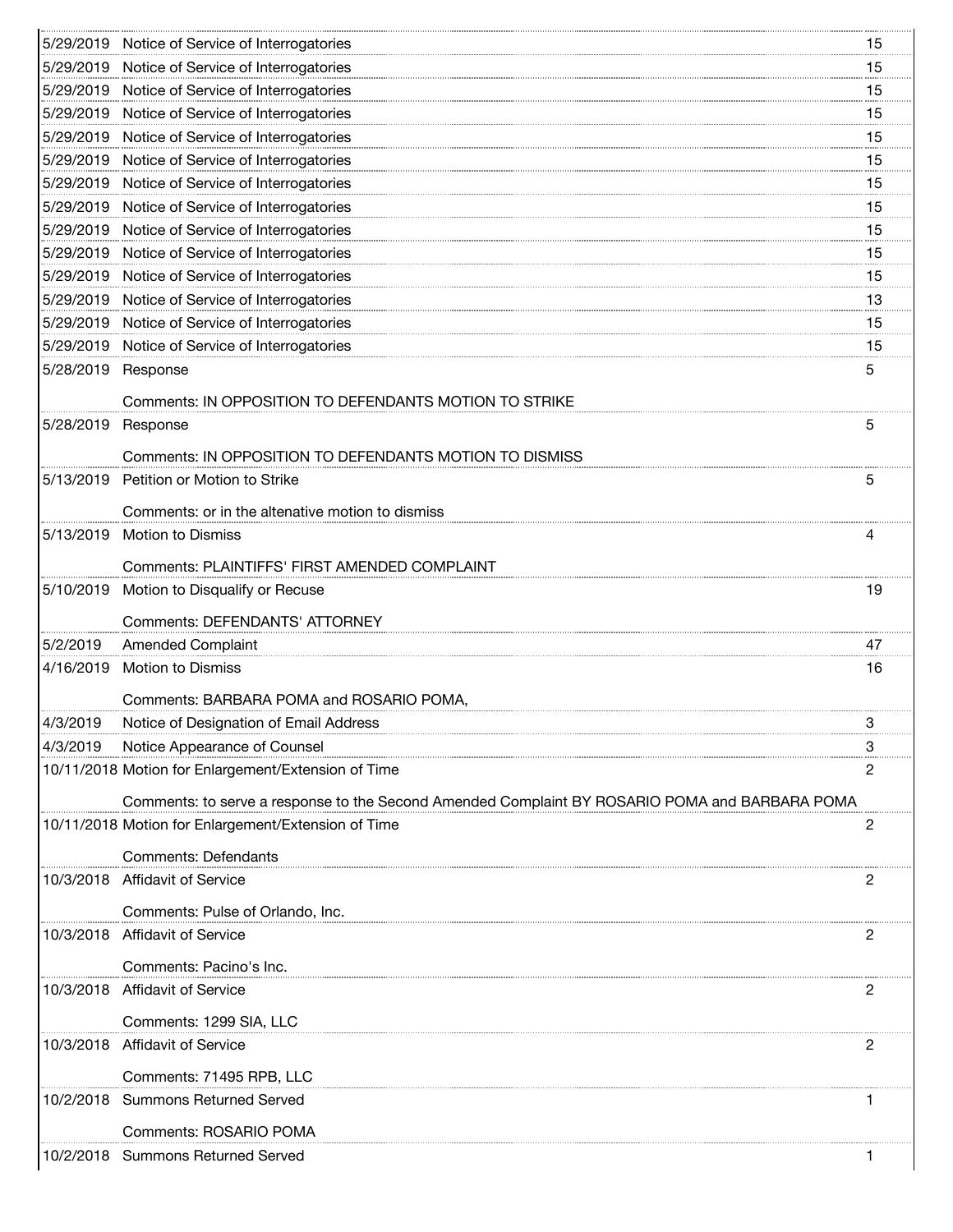| Comments: BARBARA POMA                                                                    |    |
|-------------------------------------------------------------------------------------------|----|
| 9/24/2018 Notice Appearance of Counsel                                                    |    |
| Comments: AND NOTICE DESIGNATION OF ELECTRONIC MAIL ADDRESSES                             |    |
| 6/13/2018 Notice Appearance of Counsel                                                    | 3  |
| Comments: (Updated) Responsive to pltfs' Corrected Civil Action Complaint and Jury Demand |    |
| 6/13/2018 Summons Issued Electronically as to                                             | 2  |
| Comments: E Mail Attorney                                                                 |    |
| 6/13/2018 Summons Issued Electronically as to                                             | 2  |
| Comments: E Mail Attorney                                                                 |    |
| 6/13/2018 Summons Issued Electronically as to                                             | 2  |
| Comments: E Mail Attorney                                                                 |    |
| 6/13/2018 Summons Issued Electronically as to                                             | 2  |
| <b>Comments: E Mail Attorney</b>                                                          |    |
| 6/13/2018 Summons Issued Electronically as to                                             | 2  |
| <b>Comments: E Mail Attorney</b>                                                          |    |
| 6/13/2018 Summons Issued Electronically as to                                             | 2  |
| Comments: E Mail Attorney                                                                 |    |
| 6/13/2018 Summons Issued Electronically as to                                             | 2  |
| Comments: E Mail Attorney                                                                 |    |
| 6/12/2018 Amended Complaint                                                               | 32 |
| 6/12/2018 Notice Appearance of Counsel                                                    | 3  |
| 6/8/2018 Complaint                                                                        | 29 |
| 6/8/2018 Civil Cover Sheet                                                                | 3  |
| 6/8/2018 Case Initiated                                                                   |    |

| <b>Date</b> | Hearing | <b>Time</b> | ocation<br>. | Pages |
|-------------|---------|-------------|--------------|-------|

| Date      | Descri                        | Paver                            | Amount |  |  |  |
|-----------|-------------------------------|----------------------------------|--------|--|--|--|
|           | Transaction Assessment        |                                  |        |  |  |  |
|           | Payment                       | Kristoffer Rajendra Budhram Esg. |        |  |  |  |
| 6/11/2018 | <b>Transaction Assessment</b> |                                  |        |  |  |  |
| 6/11/2018 | Payment                       | BUDHRAM, KRISTOFFER RAJENDRA     |        |  |  |  |
| 5/2/2019  | <b>Transaction Assessment</b> |                                  |        |  |  |  |
|           | Payment                       | BUDHRAM, KRISTOFFER RAJENDRA     |        |  |  |  |
| 2019      | <b>Transaction Assessment</b> |                                  |        |  |  |  |
| 5/22/2019 | Payment                       | BUDHRAM, KRISTOFFER RAJENDRA     | ററ     |  |  |  |
|           |                               | Balance Due:                     |        |  |  |  |